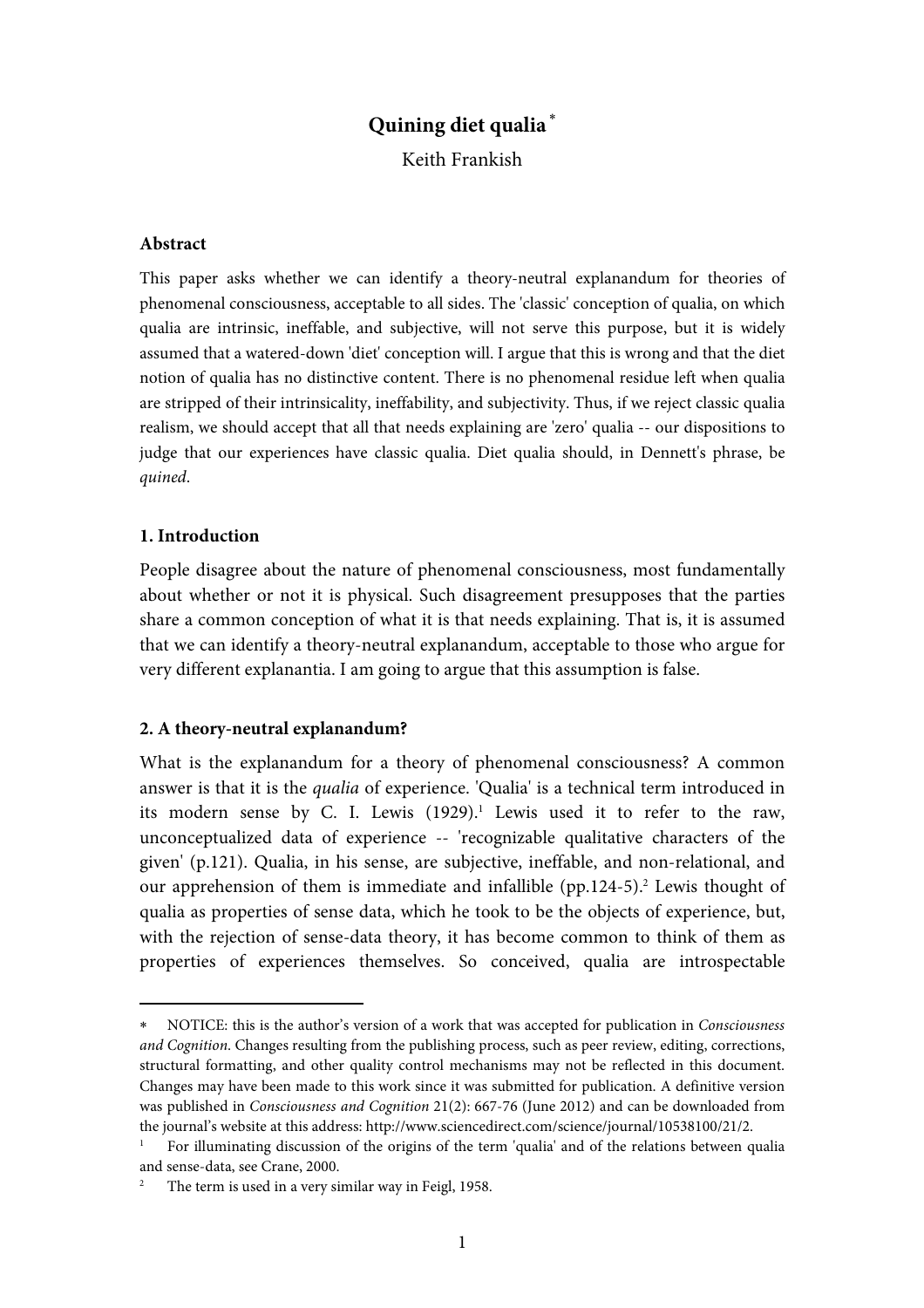qualitative properties of experience that are intrinsic, ineffable, and subjective. Such qualia may play a representational role, but they also have an intrinsic character that outstrips their representational content. In Ned Block's phrase, they are mental paint: introspectable intrinsic features that are also vehicles of representation (Block, 2003). (Block also argues that there are qualia that do not represent at all; these he calls mental oil.)

 This use of the term 'qualia' has become fairly standard, and it is in this sense that Michael Tye denies the existence of visual qualia (1992, 2002) and Daniel Dennett argues that qualia should be 'quined' (denied to exist) (1988). I shall call qualia of this kind classic qualia. 3

**Classic qualia** Introspectable qualitative properties of experience that are intrinsic, ineffable, and subjective.

I should stress that this is intended as a generic conception. In practice, it may be necessary to qualify, or at least precisify, aspects of the definition in various ways, particularly the claims of ineffability and subjectivity. For present purposes, however, I shall ignore these details. The generic conception of classic qualia should be understood to include all variants that involve robust, if qualified, commitments to the relevant claims.

 Now classic qualia do not look likely to yield to physical explanation. Intrinsic properties cannot be explained in functional or representational terms, which are the most popular routes for reductive explanation. Many physicalists, therefore, deny that classic qualia exist and begin with a less loaded conception of the explanandum. They do not assume that experiences have intrinsic, ineffable, subjective qualia, and propose instead that what needs explaining is simply the phenomenal character, subjective feel, raw feel, or 'what-it-is-likeness' of experience, where this may turn out to be something relational, effable, and objective. I shall label this watered-down conception diet qualia.

**Diet qualia** The phenomenal characters (subjective feels, what-it-islikenesses, etc.) of experience.

Non-physicalists, too, often adopt this weaker notion as the core explanandum.<sup>4</sup>

 $\overline{a}$ 

 The adoption of diet qualia as explanandum is now common in the literature on consciousness, and many writers explicitly distinguish between classic and diet qualia

<sup>3</sup> Although this conception is close to the original sense of the term, 'classic' here is primarily intended to convey 'full strength', rather than 'original'. At the risk of mixing the implicit soft-drink metaphor, one might equally think of classic qualia as qualia max.

<sup>4</sup> For example, David Chalmers uses the term 'qualia' in its diet sense, to refer to 'those properties of mental states that type those states by what it is like to have them', and he adds that his use of the term does not involve 'any immediate commitment on further issues, such as whether qualia are incorrigibly knowable, whether they are intentional properties, and so on' (Chalmers, 1996, p.359).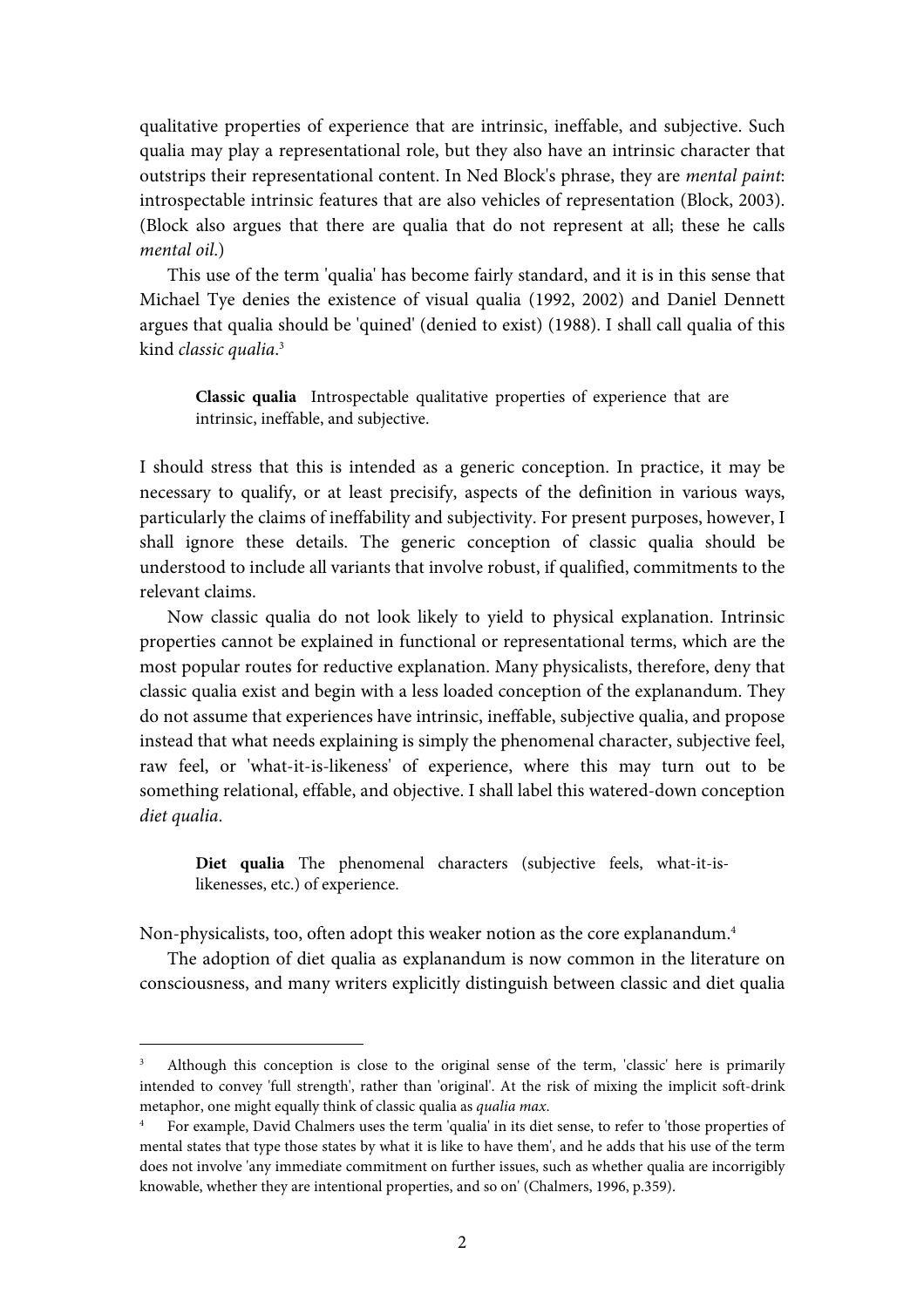(though not under those terms), remarking that, although the former may not exist, there can be no doubt that the latter do. Here are three examples:

Many philosophers use the term 'qualia' liberally, to refer to those properties of mental states (whatever they may be) in virtue of which the states in question are phenomenally conscious. On this usage 'qualia', 'subjective feel' and 'what-it-is-likeness' are all just notational variants of one another. And on this usage, it is beyond dispute that there are such things as qualia.

 I propose, myself, to use the term 'qualia' much more restrictedly (as some other writers use it), to refer to those putative intrinsic and nonrepresentational properties of mental states in virtue of which the latter are phenomenally conscious. On this usage, it is not beyond dispute that there are such things as qualia. (Carruthers, 2000, p.15)

Philosophers often use the term 'qualia' to refer to the introspectively accessible properties of experiences that characterize what it is like to have them. In this standard, broad sense of the term, it is very difficult to deny that there are qualia. There is another, more restricted use of the term 'qualia', under which qualia are intrinsic, introspectively accessible, nonrepresentational qualities of experiences. In my view, there are no qualia, conceived of in this way. They are a philosophical myth. (Tye, 2002, p.447)

I take a qualitative character or quale as a phenomenal property of an experience that eludes the intentional, the functional and the purely cognitive. 'Phenomenal character' is a more neutral term that carries no commitment to qualia. Both the representationist and the phenomenist can agree that there are phenomenal characters, even though the former but not the latter thinks phenomenal characters are wholly representational. (Block, 2003, p.170)

 Diet qualia look like the theory-neutral explanandum we want. Non-physicalists can go on to argue that the phenomenal character of an experience is (at least partly) determined by classic qualia, which can vary independently of the experience's physical properties. Physicalists, on the other hand, can identify phenomenal characters with representational or functional properties and explain away our intuitions about their intrinsicality -- a popular strategy being to appeal to features of our phenomenal concepts. (Of course, physicalists can also argue for the existence of classic qualia, although they cannot identify them with functional or representational properties.)

 This move seems innocuous, but I am suspicious of it. I am not convinced that there is any distinctive content to the notion of diet qualia (phenomenal character, subjective feel, etc.). To make the point, I shall introduce a third concept, zero qualia. The zero qualia of an experience are properties that dispose the subject of the experience to judge that the experience has various intrinsic, ineffable, and subjective qualitative properties. (This judgement, I assume, may be conscious or non-conscious and may be manifested in non-verbal as well as verbal responses.) In other words, zero qualia are those properties of experiences that dispose us to judge that experiences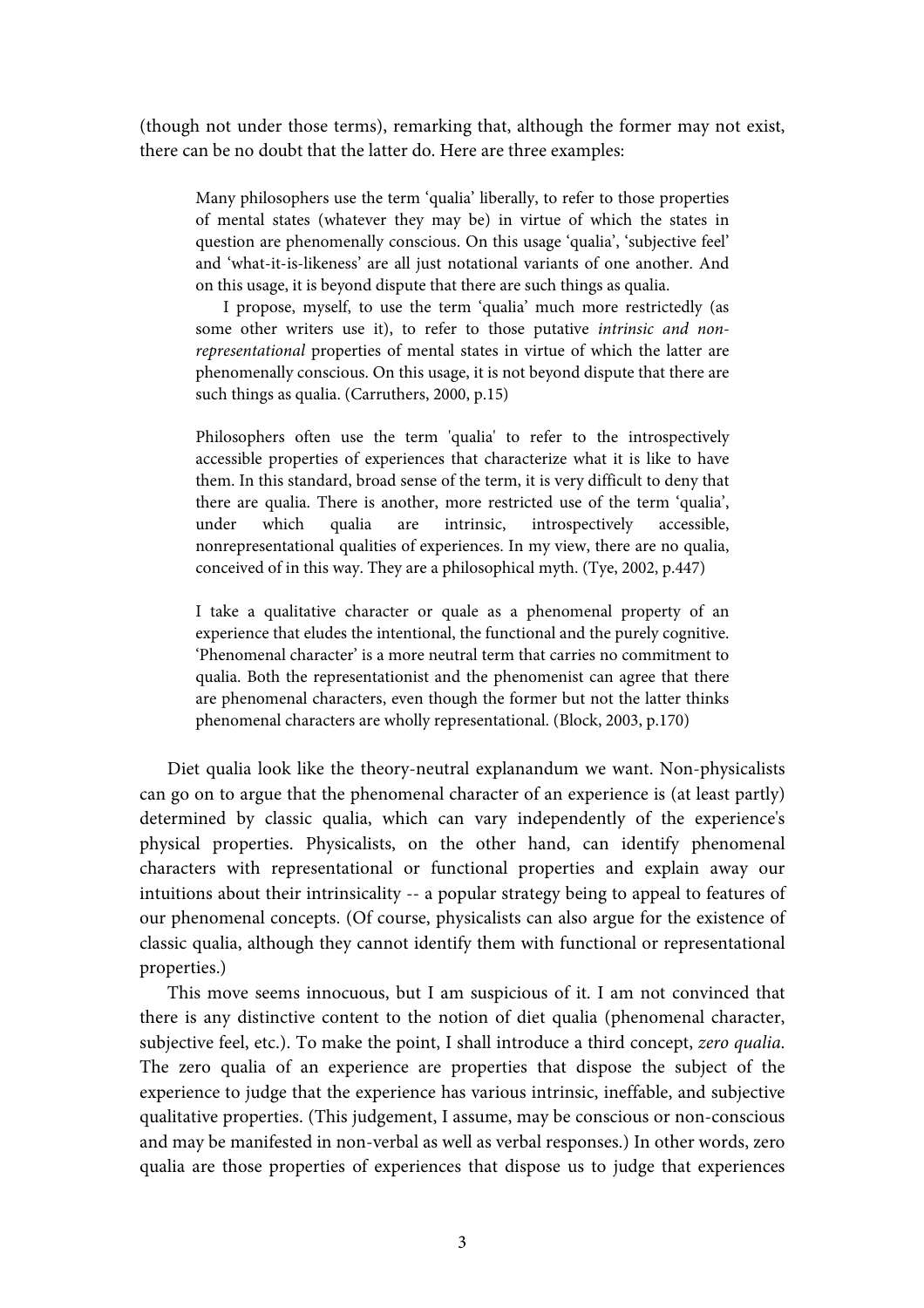have classic qualia. (I assume that some philosophical prompting may be needed for this disposition to manifest itself and that its manifestation may be blocked by reflection on philosophical arguments against classic qualia.)

**Zero qualia** The properties of experiences that dispose us to judge that experiences have introspectable qualitative properties that are intrinsic, ineffable, and subjective.

(For convenience, I shall sometimes use the term 'zero qualia' for the dispositions themselves, as well as for their bases. Nothing turns on this, and context will disambiguate.)

 Now, I take it that diet qualia are supposed to be different from zero qualia. Zero qualia are defined in terms of their cognitive effects, and an experience could have properties that dispose one to judge that it has classic qualia without it actually being like anything to undergo it. This is how it is supposed to be with philosophical zombies. My putative zombie twin judges that its experiences have classic qualia, even though it has no phenomenal consciousness at all.<sup>5</sup> For the same reason, I assume that the concept of diet qualia cannot be the disjunctive concept classic qualia or zero qualia, since a zombie could have diet qualia in that sense.

 Of course, it could turn out that the features that dispose us to judge that our experiences have classic qualia are in fact classic qualia themselves (assuming they are not epiphenomenal). Token zero qualia could be classic qualia. But that would be a contingent matter; there is nothing in the definition of zero qualia that requires it, and zero qualia could equally well take other forms, involving no qualitative aspect at all.

 So an experience could have zero qualia without diet qualia. But what exactly would be missing? Well, a phenomenal character, a subjective feel, a what-it-islikeness. But what is that supposed to be, if not some intrinsic, ineffable, and subjective qualitative property? This is the crux of the matter. I can see how the properties that dispose us to judge that our experiences have classic qualia might not be intrinsic, ineffable, and subjective, but I find it much harder to understand how a phenomenal character itself might not be. What could a phenomenal character be, if not a classic quale? How could a phenomenal residue remain when instrinsicality, ineffability, and subjectivity have been stripped away?

 The worry can be put another way. There are competing pressures on the concept of diet qualia. On the one hand, it needs to be weak enough to distinguish it from that of classic qualia, so that functional or representational theories of consciousness are not ruled out a priori. On the other hand, it needs to be strong enough to distinguish it from the concept of zero qualia, so that belief in diet qualia counts as realism about phenomenal consciousness. My suggestion is that there is no coherent concept that fits this bill. In short, I understand what classic qualia are, and I understand what zero

-

<sup>&</sup>lt;sup>5</sup> I set aside worries about whether zombies possess full-blown phenomenal concepts; nothing turns on this.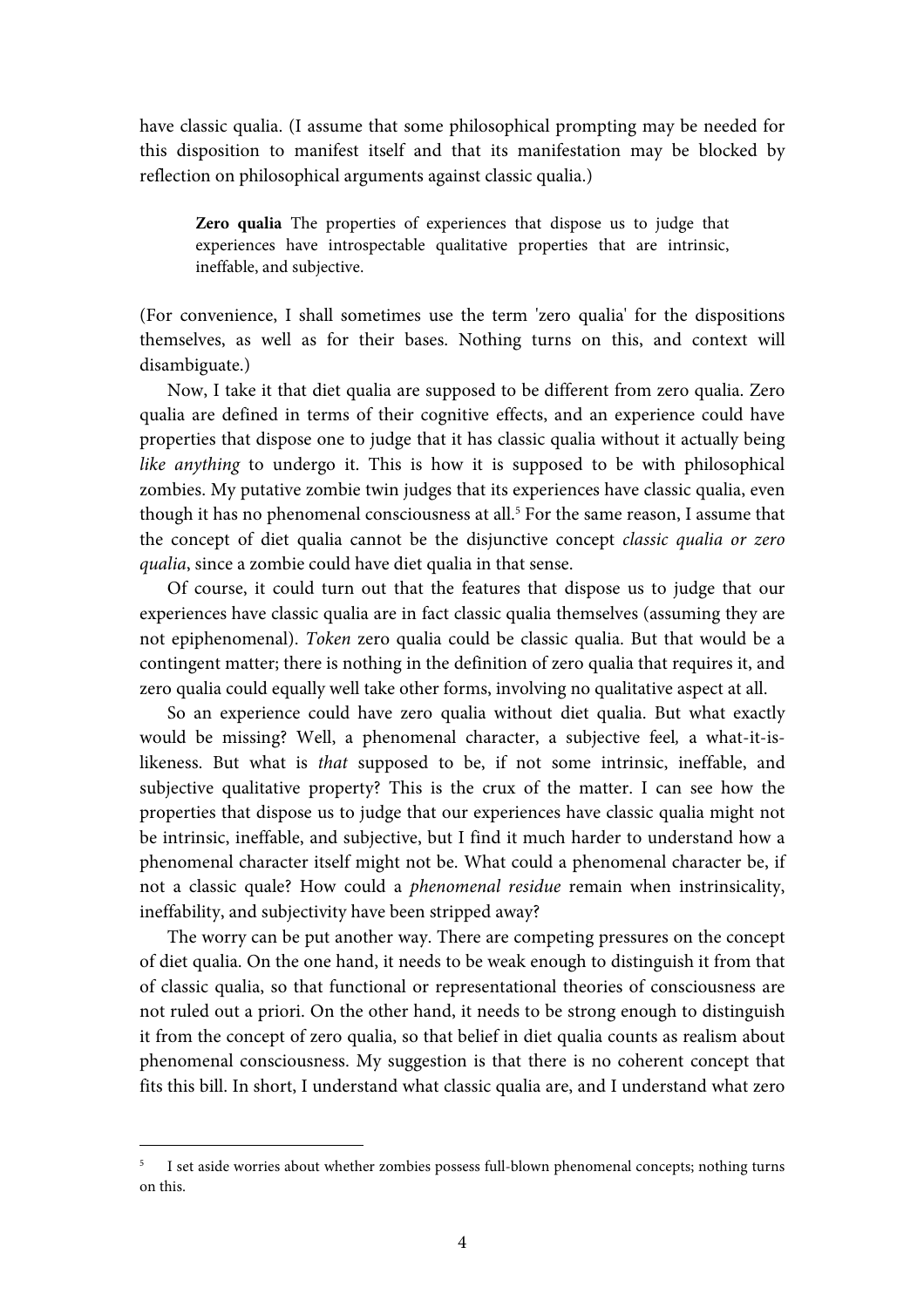qualia are, but I don't understand what diet qualia are; I suspect the concept has no distinctive content.

## **3. Assessing diet qualia**

-

I have claimed that the concept of diet qualia is vacuous. I shall now defend this claim by looking at some suggestions as to how the concept might be fleshed out. What we need is some account of the concept's sense, or primary intension. If the concept is to play the role required of it, this must be distinct from the senses of the concepts of both classic qualia and zero qualia, and it must identify a theory-neutral explanandum, acceptable to all sides. I shall argue that none of the suggestions does this satisfactorily.

 Suggestion 1 (appearance): Diet qualia are properties with the appearance of classic qualia. They are introspectable properties of experience that seem to be intrinsic, ineffable, subjective, but may not really be so. This seems to give us what we need. The notion is weaker than that of classic qualia, but (arguably) stronger than that of zero qualia, which are identified by their cognitive effects, not their appearance.

 Reply: If the suggestion is that diet qualia are introspectable properties that dispose us to judge that they are intrinsic, ineffable, and subjective, then they are better classified as zero qualia. They are properties that dispose us to judge that the experiences that possess them have classic qualia, in this case by disposing us to judge that they themselves are classic qualia. If, on the other hand, the suggestion is that diet qualia involve some further phenomenal aspect beyond this disposition to judge, then I return to my original question: what is this aspect, if not the one distinctive of classic qualia? If an experience seems to have classic qualia, and if this does not mean simply that it disposes us to judge that it has classic qualia, then how can it lack classic qualia? How can there be an is/seems distinction in such a case?

 It may be objected that if experiences have introspectable properties, then they have more than mere zero qualia, since zero qualia are properties that dispose us to judge that experiences have introspectable properties, not properties that are themselves introspectable. But this is to misunderstand the definition of zero qualia. Zero qualia are properties that dispose us to judge that experiences have introspectable properties that are intrinsic, ineffable, and subjective, and this is not incompatible with their being themselves introspectable, in a functional sense. Zero qualia are defined by their cognitive effects, and these effects may depend on the operation of introspective mechanisms. The objection holds only if we adopt a phenomenal notion of introspection on which introspected states by definition have a phenomenal aspect over and above zero qualia, and I see no reason to do that. (And I would, in any case, want to ask what this phenomenal aspect is, and how it differs from classic qualia.)<sup>6</sup>

<sup>&</sup>lt;sup>6</sup> Thus the view that we can directly introspect properties of brain states (e.g., Churchland, 1985) does not offer any support for diet qualia, as opposed to zero qualia. The introspective process may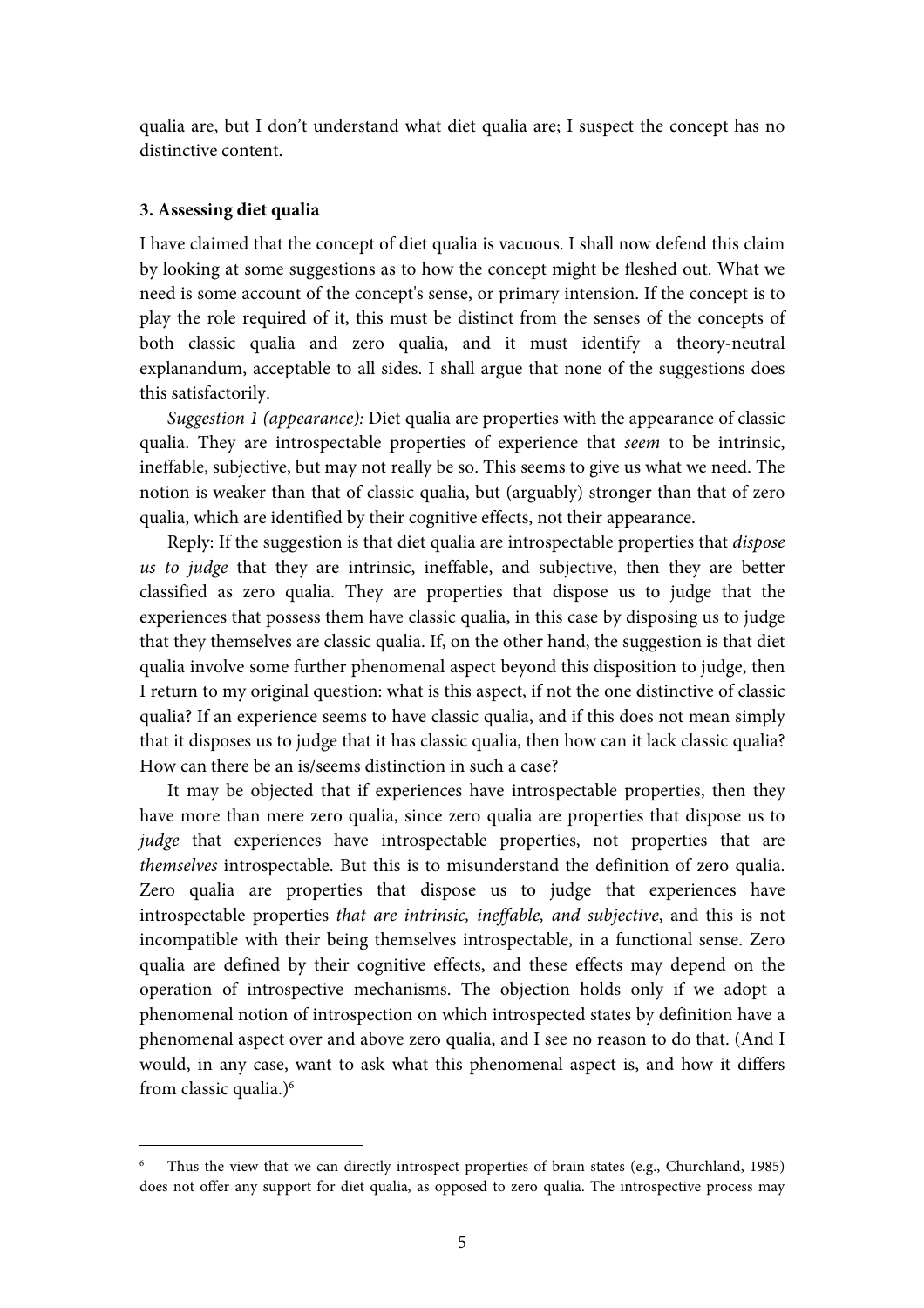Suggestion 2 (thought experiments): A more sophisticated version of the previous suggestion appeals to the role of thought experiments in fixing our grip on diet qualia. Thus, diet qualia are those introspectable properties of experience such that: (a) it is conceivable there might be physical duplicates that lack them (zombies) or have inverted ones (inverts), and (b) Mary in her black-and-white room would not have complete knowledge of them. Again, this appears to fit the bill. The proposed notion of diet qualia is weaker than that of classic qualia, since the defining claims are epistemic not ontological. The claims are that it is conceivable that physical duplicates might lack the properties in question or have different ones, and that Mary would lack complete knowledge of them, which would be true if she lacked knowledge of them under some description. It is not stipulated that it is metaphysically possible for physical duplicates to lack them, or that Mary would lack knowledge of coarsegrained, ontologically distinct facts. Thus, it is not ruled out a priori that diet qualia are functional or representational properties. On the other hand (the suggestion goes), the notion is stronger than that of zero qualia, since zero qualia would not generate the intuitions in question. Zero qualia are cognitive dispositions, and, assuming cognitive processes can be functionally analysed, it is not conceivable that physical duplicates might lack them or have different ones, and not true that someone with complete physical knowledge would lack complete knowledge of them.

 Reply: First, this does not adequately distinguish diet qualia from zero qualia. Suppose my current experience has a property, R, that disposes me to judge that R itself is an introspectable qualitative property that is intrinsic, ineffable, and subjective (a classic quale). Now, it is hard to see how physical facts could entail facts about intrinsic, ineffable, subjective properties, so if my current experience has R, then I shall be further disposed to find it conceivable that a (merely) physical duplicate of me might lack R. For the same reason, I shall be disposed to judge that I might have complete physical knowledge of my experiences without having knowledge of R. So, it seems, R is a diet quale in the present sense. Yet, there is nothing in the definition of R that makes it a qualitative property of any kind, and R also fits the definition of a zero quale: it is a property of my experience that disposes me to judge that the experience has an introspectable qualitative property (R itself in this case) that is intrinsic, ineffable, and subjective. It is true, of course, that when I consider R from a thirdperson perspective, as the basis of a cognitive disposition, I shall not be disposed to think that a physical duplicate might lack it or that complete physical knowledge would not guarantee knowledge of it. But it is from the first-person perspective that the thought experiments get their grip.

 It may be objected that this reply trades on a weak notion of conceivability. A person with R-experiences would be disposed to judge that physical duplicates might lack R-experiences, but they would not be able to form a positive imaginative conception of what such a being might lack. Since R is not a qualitative property, they

-

involve no phenomenal aspect beyond a disposition to judge that the states introspected have classic qualia.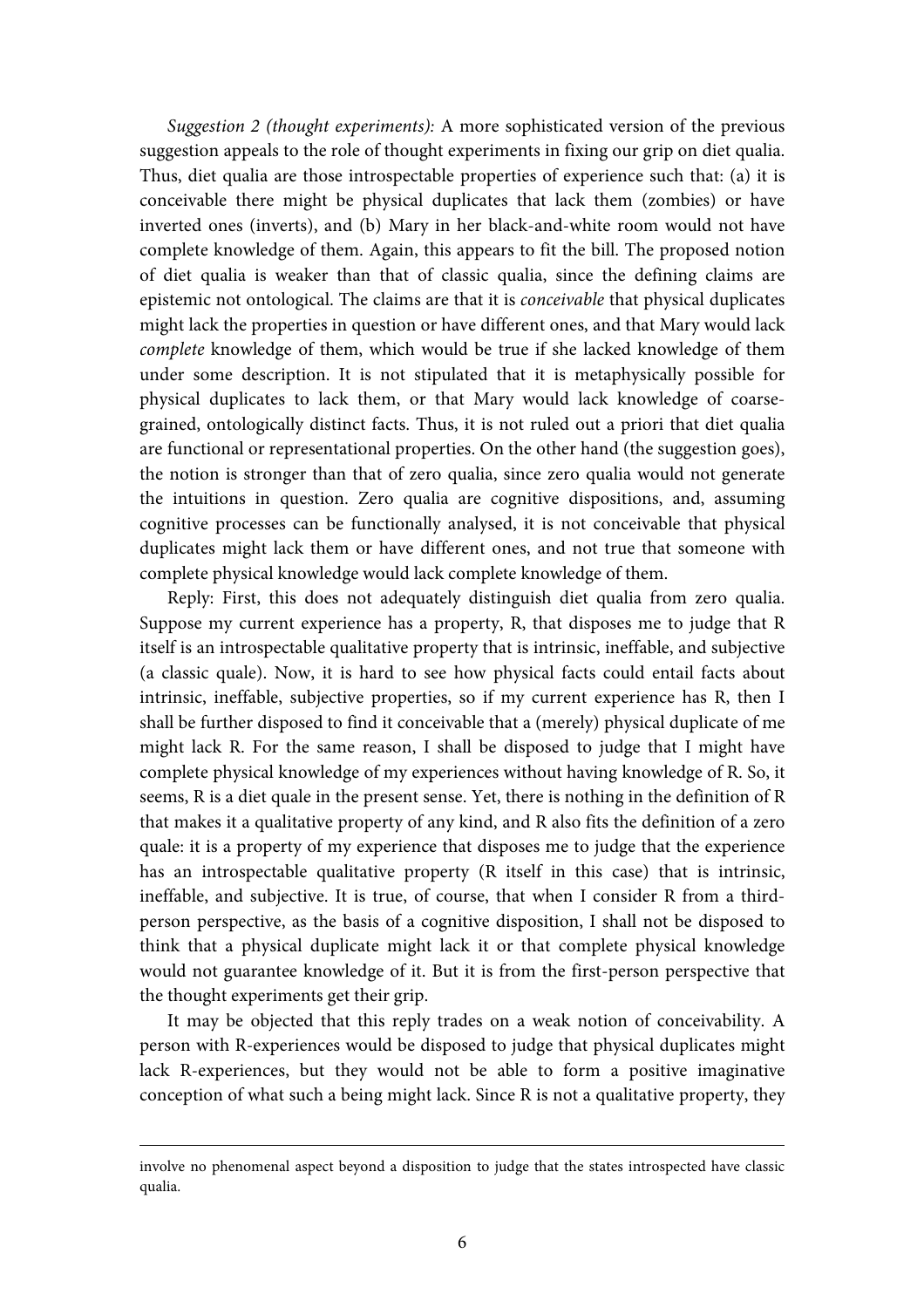would not be able to form an imaginative conception of an R-zombie that distinguished it from a normal human. In Chalmers's terminology, they would find Rzombies negatively conceivable but not positively conceivable (Chalmers, 2002). But (the objection goes), we can form a positive conception of zombies, and it is this conception that is crucial in getting a grip on diet qualia. To the extent that the Mary thought experiment also involves forming a positive imaginative conception of the facts of which Mary is ignorant, the same objection applies to that case, too.

 I have two responses to this. First, even if the objection is sound, it suggests that the thought experiments themselves are doing no work in helping us get a grip on the notion of diet qualia. For we need a prior acquaintance with diet qualia in order to form a positive conception of the relevant scenarios, and that acquaintance should already give us a grip on the notion. Second, and more importantly, what exactly is it that we imagine zombies as lacking when we form a positive imaginative conception of them? The properties in question must be ones that at least present themselves, in some substantive phenomenal sense, as non-physical, non-functional, and nonrepresentational. Otherwise, they would not support the zombie intuition. That is, they must present themselves as something very like classic qualia. And now I ask the same question as before: how can something present itself phenomenally as a classic quale and yet not be a classic quale? How can there be an is/seems distinction here?

 My responses to this and the previous suggestion can be summed up by posing a dilemma: Do experiences appear to have intrinsic, ineffable, and subjective qualitative properties -- where this does not mean merely that they dispose us to judge that they have those properties, but that they present themselves phenomenally as having them? If they do not, then what reason is there to think that they have anything more than zero qualia? If they do, then how can they fail to have classic qualia? What better grounds could we have for thinking that our experiences possess intrinsic, ineffable, and subjective qualitative properties than that they present themselves phenomenally as having them?

 Suggestion 3 (demonstrative identification): Another suggestion is that we can identify diet qualia demonstratively. We are introspectively aware of diet qualia and can mentally indicate samples of them: the distinctive feel of the experiences of seeing a crimson poppy, stubbing one's toe, smelling coffee, and so on. And (the suggestion goes) the concept of diet qualia is dependent on such demonstrations. It is the concept of properties of the same general kind as that and that and that, referring to token feels associated with the various sense modalities. Again, this seems to provide what we need. Demonstrative identification offers a direct way of picking out a phenomenon that is neutral between different theories of its nature. An ancient astronomer and a modern one could both demonstrate typical stars, even though they had radically different theories of what stars are. Thus, this notion is weaker than that of classic qualia, which is theoretically loaded. Yet it is also distinct from that of zero qualia, whose application does not depend on introspective demonstration.

 Reply: The problem with this suggestion is that demonstration will identify a common explanandum only if all parties demonstrate properties of the same general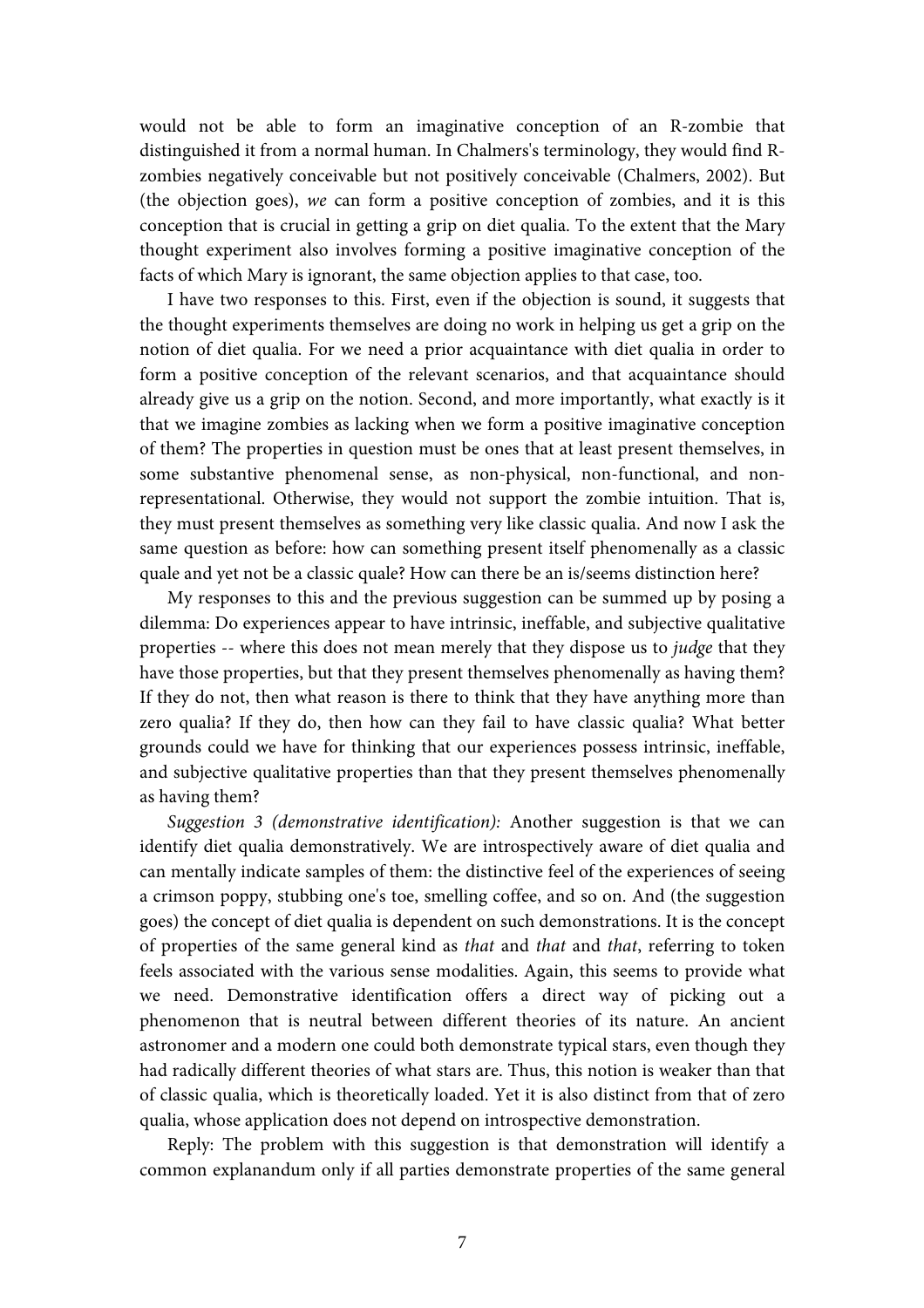type. But in fact people differ radically as to what we are aware of in introspection. Some claim that we can directly introspect properties of experiences themselves (e.g. Block, 1990; McGinn, 1991; Peacocke, 1983), whereas others hold that experience is wholly transparent, and that when we try to introspect our experiences, we are aware only of properties of the objects of those experiences (e.g. Dretske, 1995; Harman, 1990; Tye, 1995, 2000). I shall call the former anti-transparentists and the latter transparentists. (Anti-transparentists need not deny that we can directly attend to properties of external objects; their claim is merely that we can also directly attend to properties of the experiences themselves.)

 Transparentists still talk of our having introspective awareness of phenomenal character, but they deny that this involves direct awareness of properties of experiences themselves. Some transparentists regard introspection as a form of displaced perception, in which we see that something is the case by perceiving something else that is reliably correlated with it, as when I see that my blood pressure is high by seeing the reading on a blood pressure monitor (Dretske, 1995; Tye, 2000). On this view, awareness of phenomenal character is awareness of facts, not properties:

Awareness of that 'feel' is not direct awareness of a quality of the experience. It is awareness that is based upon direct awareness of external qualities without any inference or reasoning being involved. Introspective awareness of phenomenal character, I maintain, is awareness-that -- awareness that an experience with a certain phenomenal character is present. (Tye, 2000, p.52)

A more radical version of transparentism identifies the phenomenal characters of experiences with properties of the external objects perceived. Tye now advocates this view:

Phenomenal character is manifest to us in our being aware of the external qualities. We cannot focus on it in any way that separates it from our focus on external things and qualities. Thus, if I say, while viewing a ripe tomato, "This is what it is like to experience red," the referent of my demonstrative is simply the color represented by my experience. It is to the color that I attend -- and that is what it is like for me to experience red. The story could hardly be simpler.

 On this view, the phenomenal character of the experience of red in a case of veridical perception is a feature of the surface the perceiver sees. The surface itself has the phenomenal character. (Tye, 2009, p.120)

 Now, the dispute between transparentists and anti-transparentists is an obstacle to the proposed demonstration-based concept of diet qualia, since the concept will pick out properties of radically different types when applied by each party. For antitransparentists it will pick out introspectable properties of their experiences; for transparentists it won't. On the displaced perception model, introspective demonstration will pick out properties of external objects, and though this may yield factive awareness of something called 'phenomenal character', this is clearly not the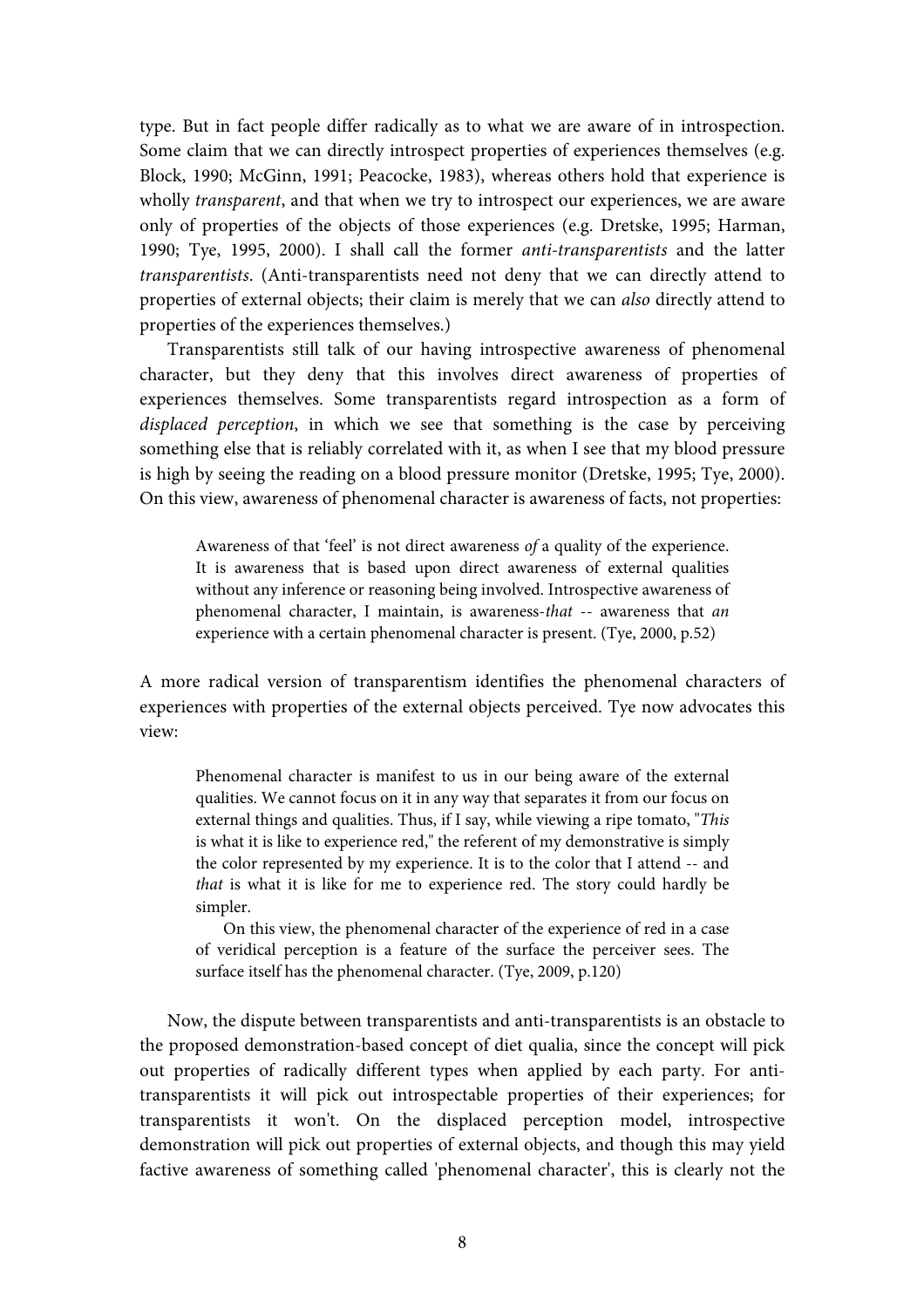same property anti-transparentists identify, since it is not directly introspectable. (What exactly it is, on this view, is unclear. When we think, pretheoretically, that our experience has a certain phenomenal character, what kind of property are we attributing to the experience, on the displaced perception model? Post-theoretically we might judge it be a certain kind of representational content, but surely that is not built into the concept of phenomenal character?)<sup>7</sup> Finally, on the more radical transparentist view, introspective demonstration picks out properties of external objects. So, demonstration will not identify a common explanandum.

 It may be objected that this reply confuses explanandum and explanans. Transparentists and anti-transparentists may in fact be demonstrating properties of the same type; it is just that they offer different accounts of the nature and location of these properties. Compare the ancient and modern astronomers again. Both demonstrate stars, though they differ radically about the nature and location of stars. There is a problem here, however. For there is a strong case for thinking that in order to identify a spatio-temporal particular demonstratively one must be able to locate it and track it in egocentric space (Evans, 1982, ch.6). If this is right, then it undercuts the proposed objection. For if transparentists and anti-transparentists are in fact attending to properties of the same general type, then one or other of them must be radically mistaken as to their egocentric location -- either mistaking properties of the mind/brain for properties of external objects, or vice versa. (A third option is that both are mistaken, and the properties located somewhere elsewhere altogether.) Such mistakes are surely incompatible with the ability to locate the token properties correctly, so at least one of the parties will not succeed in thinking a demonstrative thought at all. Thus, either the different parties are identifying different things or at least one has not succeeded in identifying anything at all. And, either way, a common explanandum has not been established. A similar problem does not arise in the case of the ancient and modern astronomers, since both can adequately locate stars in egocentric space.

 It may be suggested that demonstration does at least provide a common explanandum for all anti-transparentists, whether they are physicalists or dualists. Even here, however, there are problems. Consider the position advocated by David Rosenthal (2002, 2005). Rosenthal is an anti-transparentist; he holds that experiences have introspectable sensory qualities, which are the distinctive properties by which we classify them. The sensory properties of an experience correspond to the physical properties of external objects that cause the experience, and the patterns of similarity and difference among them are homomorphic to the patterns among the corresponding physical properties. Now, on this view, it is natural to suppose that if we introspectively demonstrate the sensory qualities of an experience -- the distinctive properties by which we classify it -- then we shall be picking out its diet qualia (feel,

 $\overline{a}$ 

<sup>7</sup> Because of this unclarity, it is also unclear whether, on this view, we are correct to judge that our experiences possess phenomenal character. Indeed, it is arguable that the displaced perception view is a zero qualia position, on which all that needs explaining are our judgements about phenomenal character.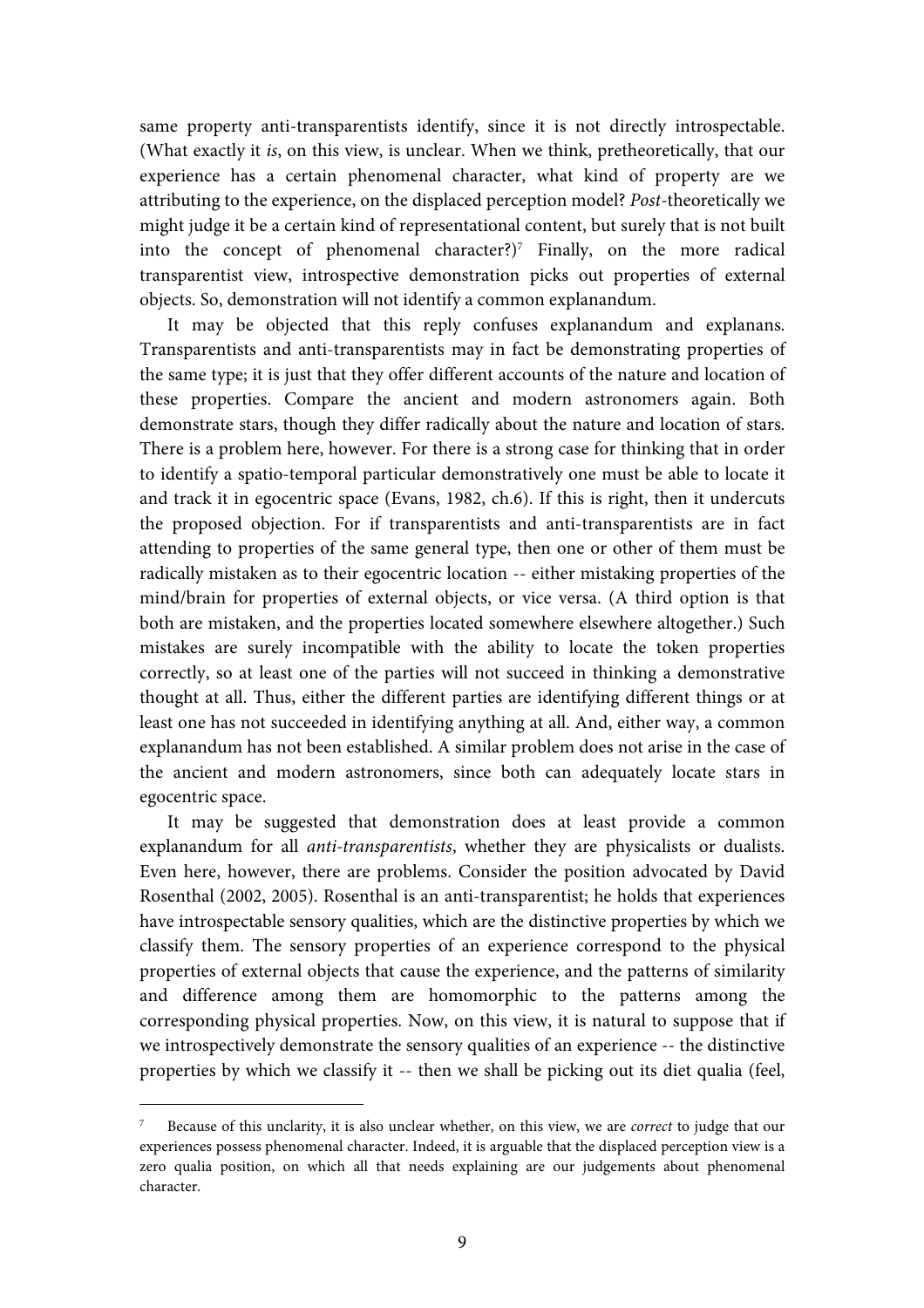phenomenal character, what-it-is-likeness). But this is too swift. For Rosenthal maintains that states with sensory qualities can occur non-consciously; we can have an experience with the sensory quality of, say, pain or mental red without it being *like* anything to have it. A sensory state becomes phenomenally conscious only when it is the target of a higher-order thought to the effect that one is in that very state. But then the sensory qualities of an experience must be distinct from its what-it-is-likeness, since the former, but not the latter, can occur non-consciously. So, it seems, when we demonstrate diet qualia, our attention should be directed, not to the sensory qualities of our experiences, but to distinct properties produced when these qualities are targeted by a higher-order-thought. This is somewhat confusing, and it is unclear where these latter properties are supposed to be located. (Are they properties of the first-order experience, of the higher-order thought, of both together, or of something else?) Thus, even for anti-transparentists, it seems that demonstrative identification of diet qualia is not a simple matter and is likely to be heavily theory laden.

 These are brief considerations, of course, but I think they suffice to cast doubt on the idea that we can rely on demonstrative identification to get a neutral, pretheoretical grip on the explanandum for a theory of consciousness.

 Suggestion 4 (recognitional concepts): The next suggestion is that we can identify diet qualia by reference to the conceptual capacities associated with them. For example, Carruthers writes:

Phenomenally conscious events are ones which we can recognise in ourselves, non-inferentially, or 'straight off', in virtue of the ways in which they feel to us, or the ways in which they present themselves to us subjectively (Carruthers, 2000, p.14).

That is, diet qualia are properties of experience for which we can possess introspective recognitional capacities. (Carruthers stresses that the claim is not that phenomenally conscious properties depend on our recognitional capacities for them, as some higherorder thought accounts claim. Rather, the claim is that they are the object of those capacities.)

 Reply: If the suggestion is that diet qualia are just those features of experiences that dispose us to apply introspective recognitional concepts to the experiences, then they are not distinct from zero qualia. For to classify our experiences under introspective recognitional concepts of the sort Carruthers describes, is, I assume, to make classic qualia judgments. Hence, on this view, diet qualia would be properties that dispose us to make classic qualia judgements, which is what zero qualia are. Of course, it could be that our introspective recognitional concepts do in fact track classic qualia (assuming the latter are not epiphenomenal). As I noted earlier, token zero qualia could be classic qualia. However, this would be a contingent matter, and there is nothing in the description 'the properties to which introspective recognitional concepts refer' which specifies that the properties in question should be qualitative ones. On the other hand, if the idea is that diet qualia are properties that trigger recognitional capacities specifically for subjective feels ('which we can recognise … in virtue of the ways in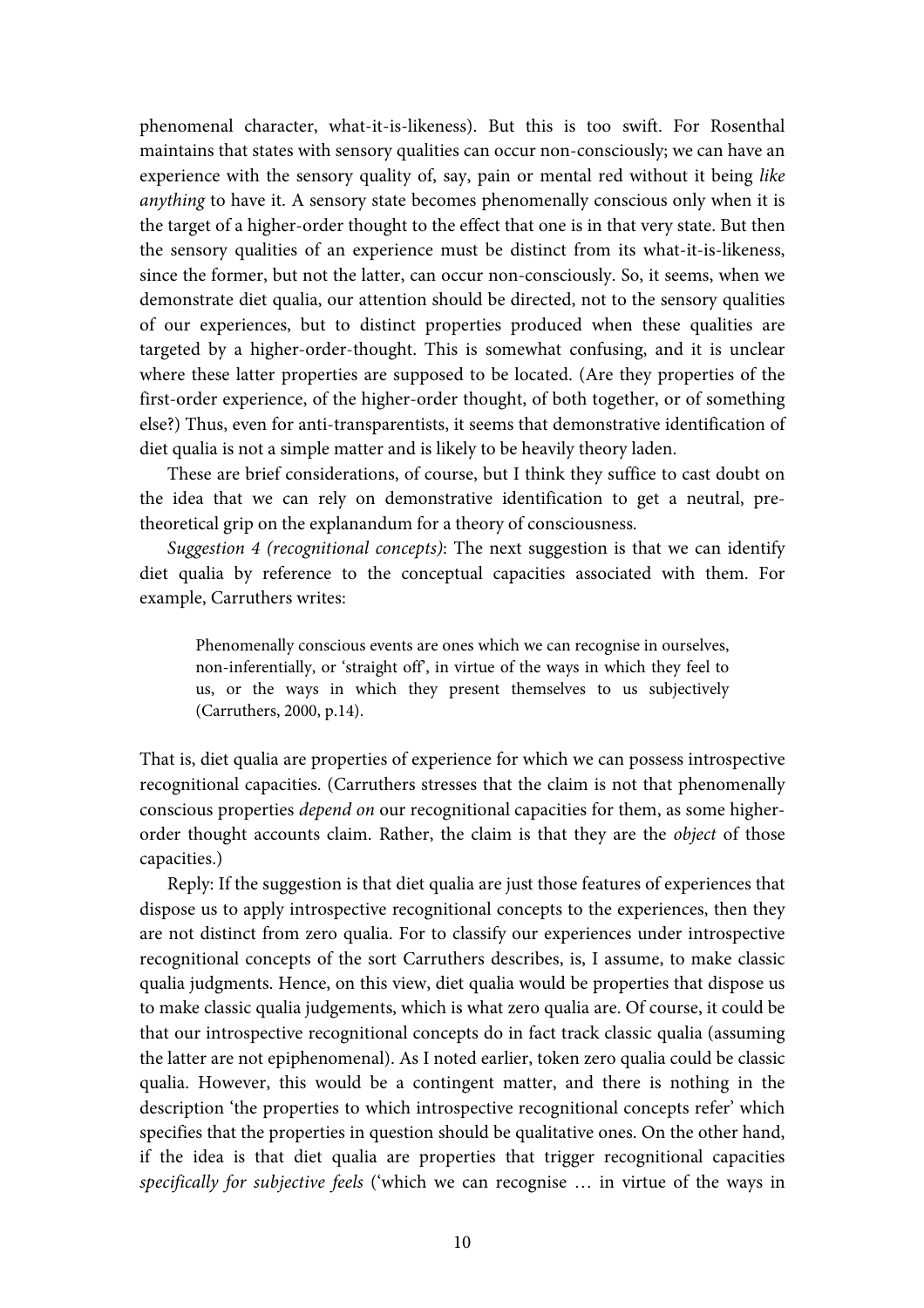which they feel to us' as Carruthers puts it), then this suggestion depends on an unexplicated notion of subjective feel. What are these feels we recognise, if not classic qualia?

 Suggestion 5 (the given): It may be suggested that the notion of diet qualia can be understood simply as a watered-down version of Lewis's original concept, removed from the framework of sense-data theory and without commitments to intrinsicality, and so on. The idea is to think of diet qualia as what is immediately given or presented to the subject in experience (rather than features of the given), without stipulating that this is something intrinsic, ineffable, and subjective.

 Reply: The problem here is that the notion of the given is one that is itself in need of elucidation. One way to understand it is in terms of non-conceptual intentional content: what is given to the subject in experience is raw, unconceptualized perceptual data of some kind. However, so understood, the notion does not identify a theoryneutral explanandum. To identify diet qualia with a form of representational content would be to beg the question against believers in classic qualia, who want to argue that phenomenal characters are intrinsic, non-representational properties. On the other hand, if what is given is specifically phenomenal content, then 'the given' is simply another word for diet qualia, and we return to the questions of how we identify phenomenal contents and how they differ from classic qualia. So, this suggestion, too, fails to identify a substantive theory-neutral explanandum.

 Suggestion 6 (primitive concepts): The final suggestion I want to consider is that diet qualia concepts (the concepts of particular phenomenal properties) are primitive ones, acquired through direct introspective acquaintance with the properties they refer to. (Chalmers calls such concepts 'pure phenomenal concepts'; Chalmers 2003.) Hence, there is no need for an independent analysis of the notion of diet qualia of the sort I have been seeking.

 Reply: In the present context, there are two problems with this suggestion. First, it is not clear that there is a neutral version of the suggestion that does not beg the question against reductive physicalists. (There may also be a problem finding a version that is acceptable to transparentists, but I shall set that aside for now.) Physicalists do not accept that phenomenal properties are ontologically primitive, so they will need to find a version of the suggestion on which the primitiveness of phenomenal concepts does not entail the primitiveness of phenomenal properties. The view that phenomenal concepts are recognitional ones is, arguably, such a version. However, I have already argued that it does not underwrite a distinctive notion of diet qualia, and it is not clear that there is any alternative version of the primitive concept view that is acceptable to physicalists. The second, related, problem is that it is not enough simply to say that phenomenal concepts are primitive concepts acquired through introspection. For we might have primitive concepts for nonphenomenal, neurological properties, acquired through the operation of functionally defined introspective mechanisms. Such concepts would not be phenomenal ones, and zombies could possess them. So we need to specify that the primitive concepts in question are ones specifically of phenomenal properties of experience. And, once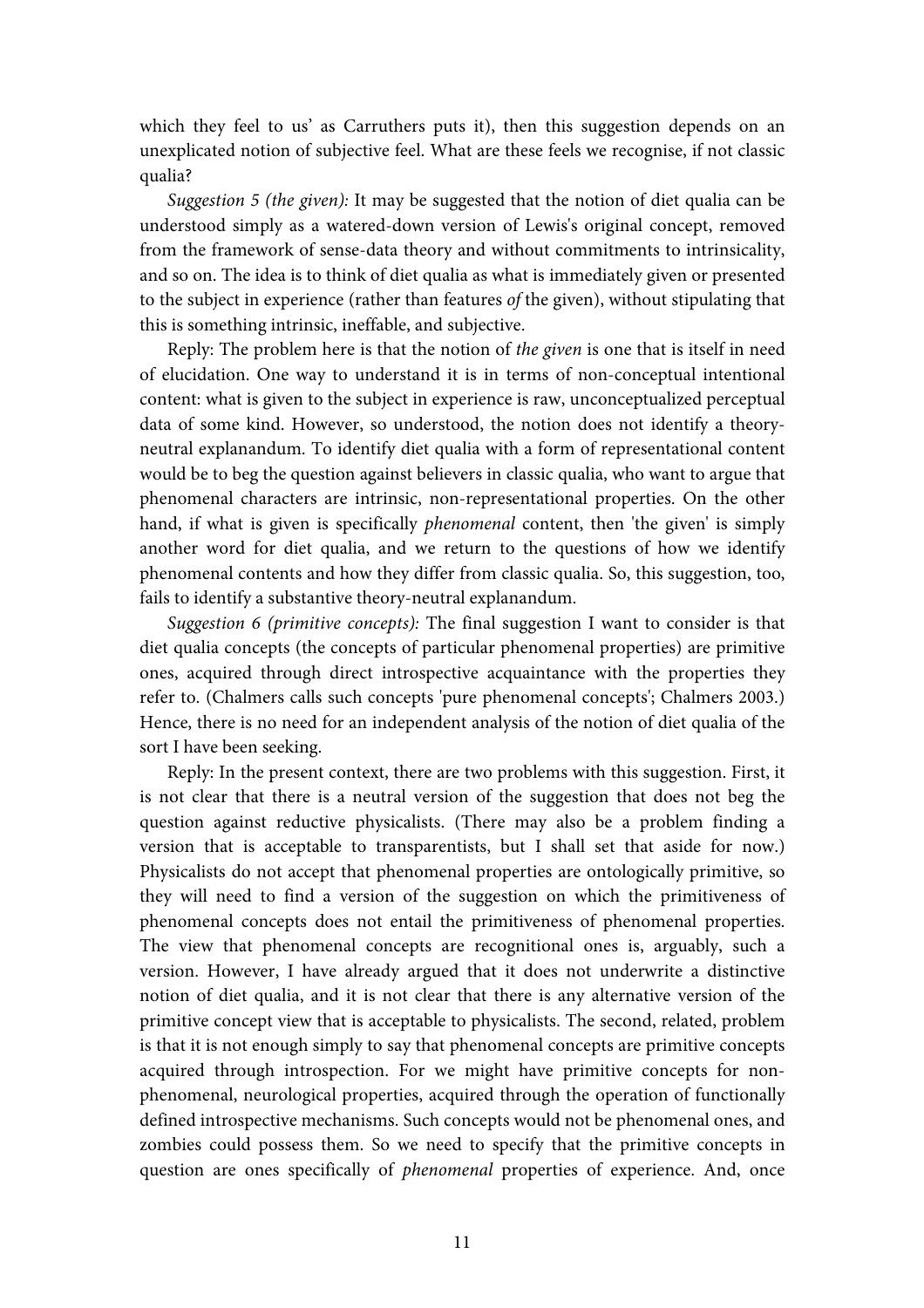again, I ask what it is for a property to be phenomenal if it is not to possess the hallmarks of classic qualia.

 We have reviewed various suggestions as to how the notion of diet qualia might be elucidated. I have argued that none is successful; there is no viable 'diet' notion of qualia which is stronger than that of zero qualia yet weaker than that of classic qualia and which picks out a theory-neutral explanandum. I turn now to a general objection to the line of argument I have set out. $8$ 

### **4. Diet notions and diet qualia**

-

The objection I want to consider is that I am setting the standards for a satisfactory notion of diet qualia far too high. In many debates we can have a perfectly good intuitive grasp of what we are talking about which is neutral between different theoretical conceptions of the subject. Such theory-neutral 'diet' notions are common throughout philosophy and science: think of the concepts of justice, emotion, light, causation, star, art, and so on. These conceptions may be relatively thin ones (they have to be in order to do their job), but that does not mean they are vacuous. Of course, when we start to theorize about the phenomena in question, we may find our notions of them shifting in various ways, to incorporate new or different commitments, but this does not show that we had no viable neutral notion to start with. And -- the objection goes -- the notion of diet qualia is in no worse order than other everyday diet notions.<sup>9</sup>

 One might respond to this with scepticism about the existence of theory-neutral notions generally, arguing, in a Quinean spirit, that all concepts are to some degree theoretically embedded and that no clean separation can be made between pretheoretical and post-theoretical conceptions. I do not propose to take this line, however. For I maintain that there are special problems with the notion of diet qualia, not common to diet notions generally. There are several points to make.

 First, a diet notion must have some distinctive content; it must pick out a distinct object or property and must afford some way of getting a cognitive grip on it, whether through demonstrative identification, application of a recognitional capacity, or locating it within a wider framework of relations. In the case of diet qualia, I have argued in the previous section that no distinctive content of this kind can be assigned to the concept.

 Second, the notion of diet qualia is not an everyday one. In the case of vision at least, we have no everyday words for phenomenal features of experience, and

<sup>8</sup> It might be argued that there is at least theoretical space for a notion of diet qualia. Suppose that experiences have introspectable properties over and above zero qualia, but that these properties do not have the features of classic qualia. Then we shall need an intermediate, diet notion of qualia. My response is to ask what features these putative properties do have. If they are simply qualified versions of the features of classic qualia (intrinsicality, ineffability, subjectivity), then the properties qualify as a form of classic qualia, as defined earlier. If the features are distinct from those of classic qualia, then we need to know what they are and why we should regard them as defining a form of qualia.

<sup>9</sup> Amy Kind argued this point in her commentary on an earlier version of this paper.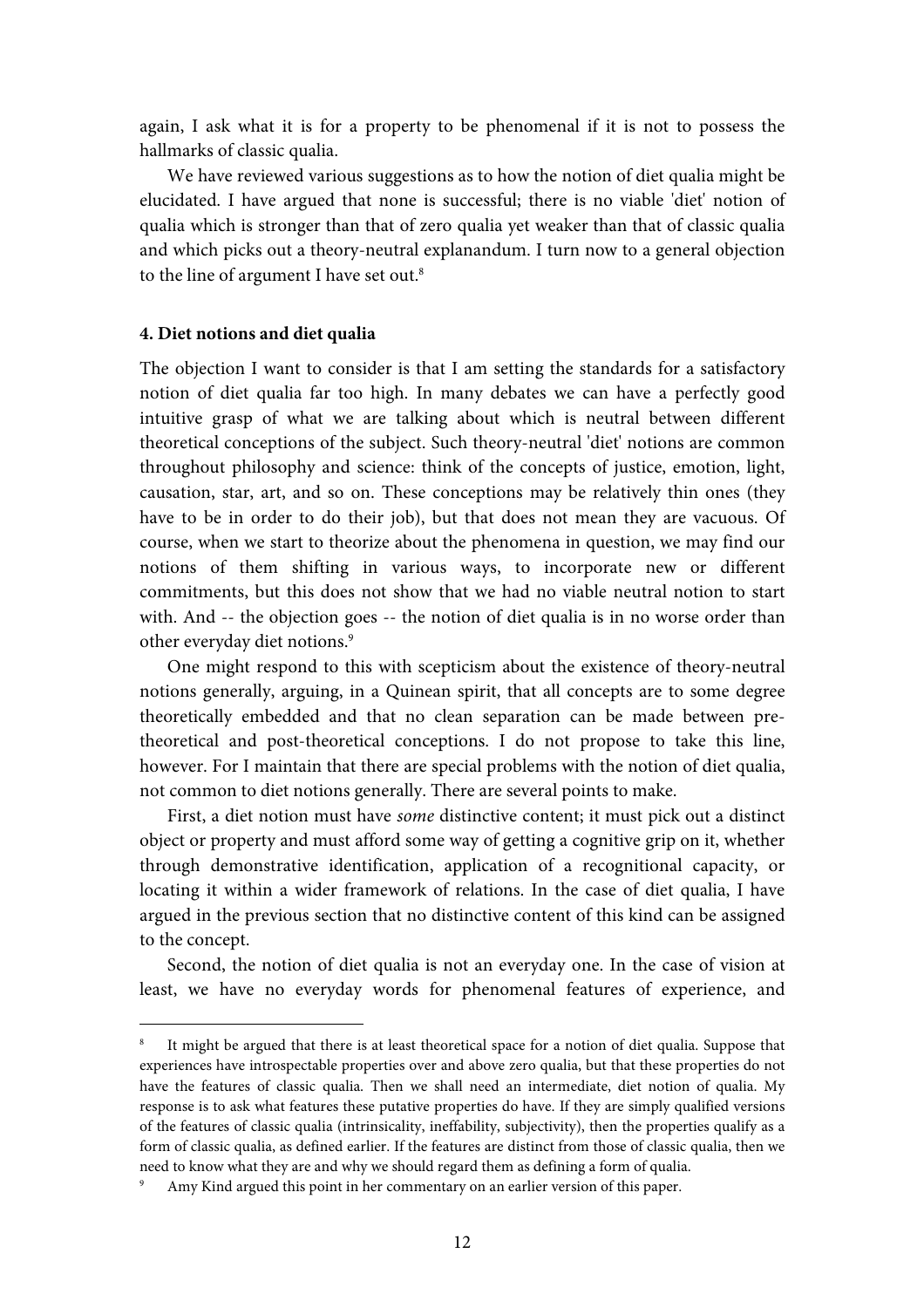philosophers are forced to coin terms both for the generic phenomenon ('what-it-islikeness', 'raw feel', 'phenomenal character', etc.) and for specific phenomenal properties ('mental red', 'reddishness', 'red prime', etc.). Moreover, as those who have taught introductory philosophy of mind know, it can take some effort to get laypeople to grasp the notion of phenomenal character and to distinguish properties of experiences from properties of objects perceived. Of course, people do say (usually quite correctly) that they see colours, hear sounds, feel pains, and so on. But, pretheoretically, such statements indicate awareness of properties of external objects or of the speaker's own body, and some argumentation and intuition pumping is needed in order to construe them as involving claims about properties of the speaker's mental states.

 Third, even setting aside concerns about its vacuousness, the notion of diet qualia does not pick out an explanandum that is genuinely theory-neutral. For although it is often said that no one denies that diet qualia exist, there are some theorists who do just that. They hold that there is nothing to be explained about consciousness beyond certain capacities and dispositions, and they either deny the existence of phenomenal consciousness outright or claim that it be can analysed functionally. Chalmers calls these type-A materialists (Chalmers, 1997). (Most physicalists, by contrast, are what Chalmers calls type-B materialists, who accept the existence of phenomenal consciousness as a conceptually distinct fact, but argue that it can be explained in physical terms.) The most famous type-A materialist is, of course, Dennett, and I take it that he would want to quine diet qualia as well as classic qualia.<sup>10</sup> And given this, it is wrong to claim that the notion of diet qualia identifies a common explanandum for all theories of consciousness, since to do so would be to beg the question against type-A materialism. In fact, a genuinely theory-neutral explanandum would have to be specified in a very general way, perhaps as 'the distinctive properties of experiences of the kind we call "conscious"'.

 Fourth, the concept of diet qualia is, I contend, itself a theoretical one, which serves to support a particular view of consciousness.<sup>11</sup> The practice of drawing a distinction between classic and diet qualia (between qualia in the Lewisian sense and what-it-is-likeness, phenomenal character, etc.) is a fairly recent one, with most

 $\overline{a}$ 

Dennett writes:

Philosophers have adopted various names for the things in the beholder (or properties of the beholder) that have been supposed to provide a safe home for the colors and the rest of the properties that have been banished from the "external" world by the triumphs of physics: "raw feels," "sensa," "phenomenal qualities," "intrinsic properties of conscious experiences," "the qualitative content of mental states," and, of course, "qualia," the term I will use. There are subtle differences in how these terms have been defined, but I'm going to ride roughshod over them. In the previous chapter I seemed to be denying that there are any such properties, and for once what seems so is so. I am denying that there are any such properties. (Dennett, 1991, p.372).

<sup>&</sup>lt;sup>11</sup> For a version of the classic/diet distinction that explicitly acknowledges the theoretical status of the diet notion (under the name 'raw feel'), see Kirk, 1994, p.27.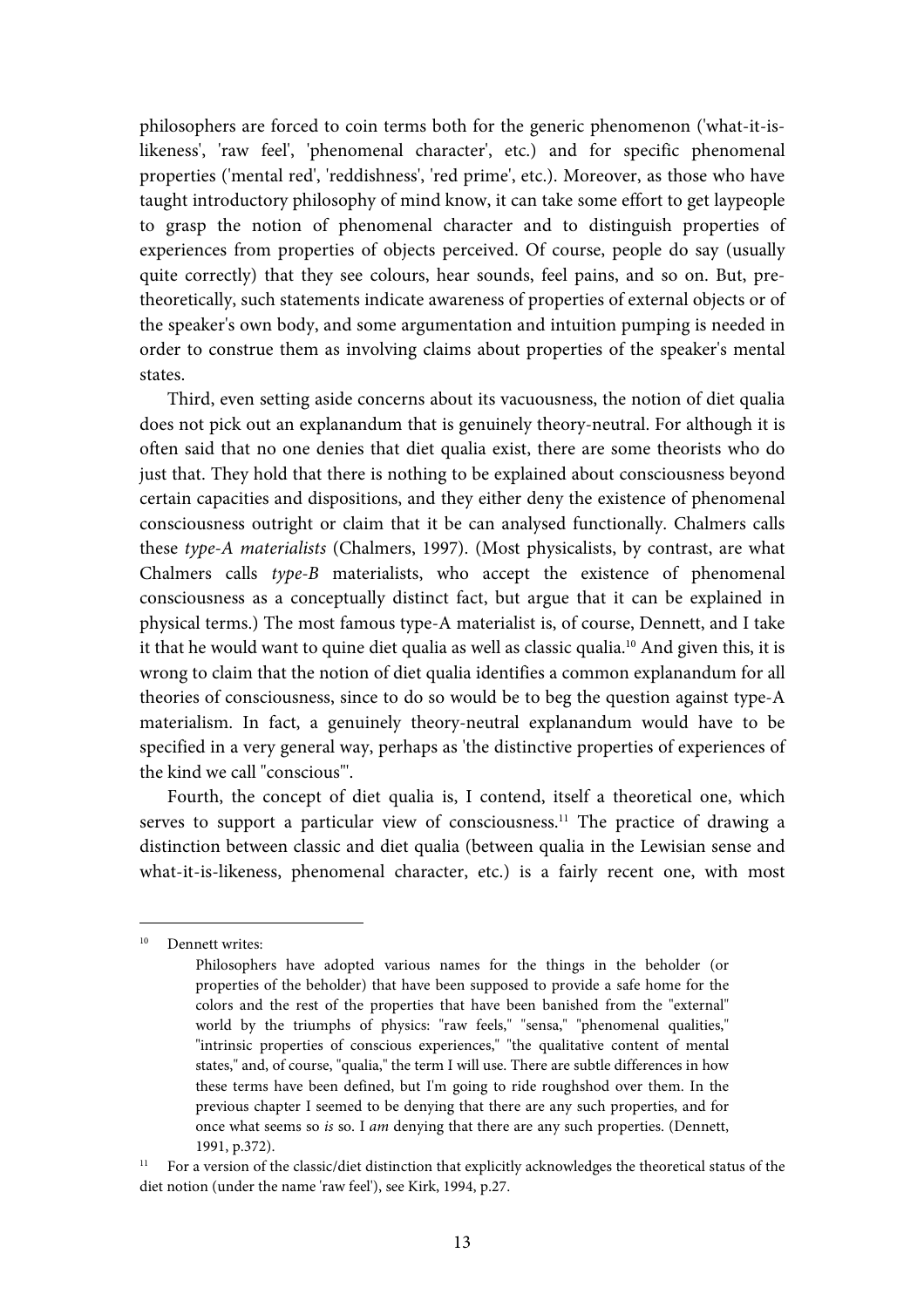examples coming from the last 25 years.<sup>12</sup> And the diet notion often plays a specific theoretical role: namely that of facilitating an approach that combines reductive physicalism with realism about phenomenal consciousness. (I am not suggesting that this is the motive with which theorists introduce it, merely that it is the role it actually plays in the debate.) In other words, the diet notion serves as a starting point for reductive theories that aim to take consciousness seriously, in Chalmers's phrase. Thus, the notion needs to be rich enough to vindicate the intuitions to which property dualists appeal but weak enough to be open to physicalist explanatory strategies. I have already argued that there is no notion that meets these constraints. There is no phenomenal residue left when qualia have been stripped of their problematic features. But the thing to note here is that, so conceived, the notion of diet qualia is a theoretical one, and that its theoretical commitments enter, not in the process of explanation, but in that of establishing a target that is amenable to physical explanation. (It is true that many non-physicalists also employ the diet notion. Without speculating about the motives of these theorists, I suggest that this reflects the changed focus of the debate and serves to avoid begging the question against type-B physicalists.)

#### **5. The diet/zero shuffle**

-

I have argued that the notion of diet qualia has no distinctive content. If there are no classic qualia, then all that needs explaining (as far as 'what-it-is-likeness' goes) are zero qualia. This is not a popular view, but it is one that is tacitly reflected in the practice of philosophers who offer reductive accounts of consciousness. Typically, these accounts involve a three-stage process. First, diet qualia are introduced as a neutral explanandum. Second, diet qualia are identified with some natural, usually relational, property of experience, such as possession of a form of non-conceptual intentional content or availability to higher-order thinking. Third, this identification is defended by arguing that we would be disposed to judge that experiences with this property have intrinsic, ineffable, and subjective qualitative properties. In the end, diet qualia are not explained at all but simply identified with some other feature, and what actually get explained are zero qualia. I shall call this the diet/zero shuffle.

 To illustrate this, I shall look briefly at Peter Carruthers's account of phenomenal consciousness (Carruthers, 2000). (I choose this, because it is, in my view, one of the most clear and sophisticated accounts so far developed.) Carruthers is admirably clear about his explananda and strategy. He is an eliminativist about classic qualia (which he calls simply 'qualia') and argues that our intuitions about intrinsicality, ineffability, privacy, and so on need explaining away, rather than explaining. That is, all we need to do is to explain our dispositions to judge that our experiences have feels with those properties (2000, 93-4, 182). And Carruthers takes this need to be a major force in

<sup>&</sup>lt;sup>12</sup> It is tempting to speculate that the practice is to a large extent a response to the publication of Dennett's famous attack on classic qualia his 1988 paper 'Quining qualia'.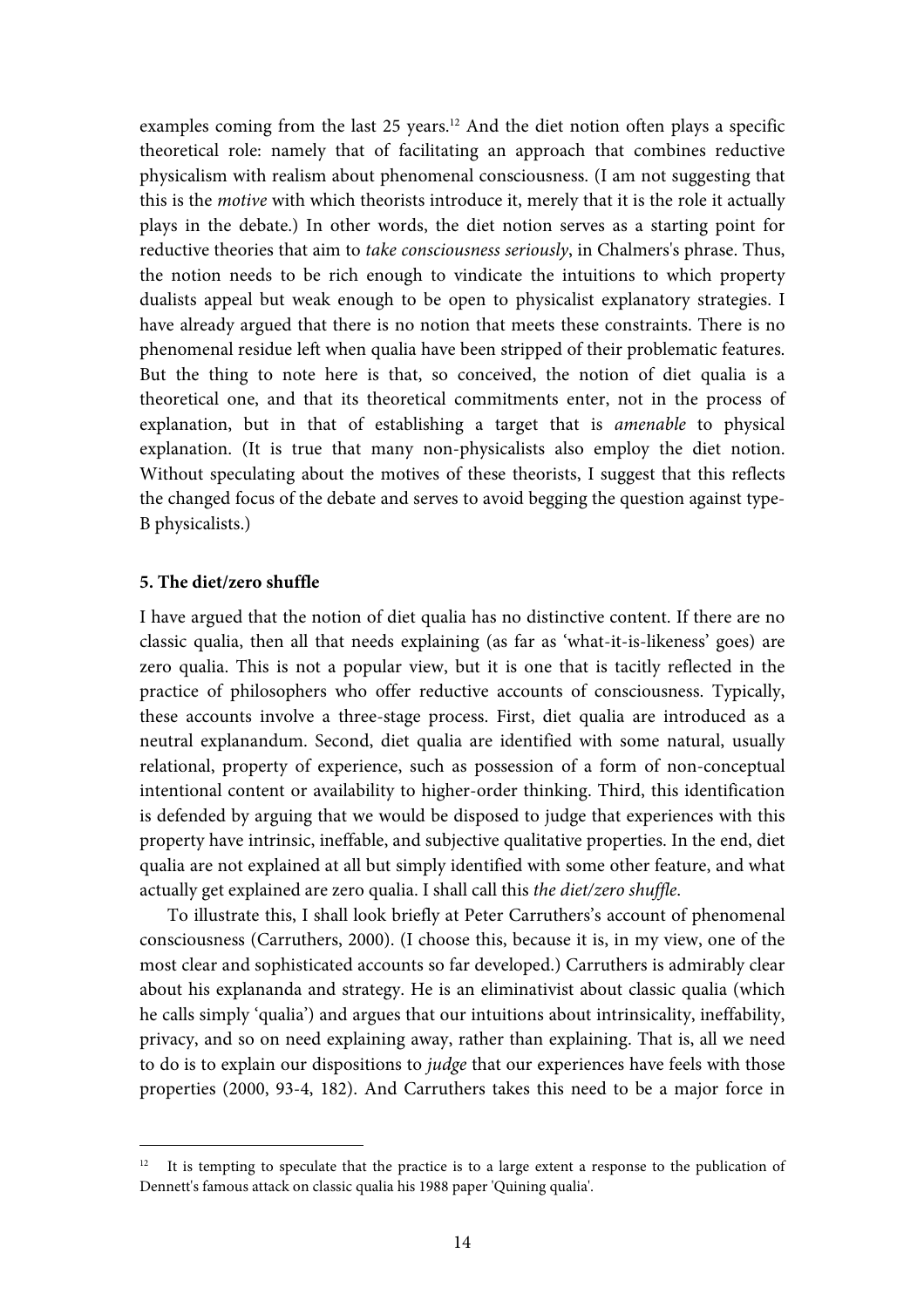shaping a theory of phenomenal consciousness. Thus, outlining the case for a form of dispositionalist higher-order thought (HOT) theory, he writes:

The overall argument-form goes something like this, then: since anyone instantiating a dispositionalist HOT system will naturally come to believe that they have qualia, we can conclude (by means of an inference to the best explanation of this fact) that phenomenal consciousness is constituted by the availability of analog contents to HOTs … (Carruthers, 2000, p.185)

 However, Carruthers insists that there is also a need to offer a substantive explanation of diet qualia (which he calls 'subjective feels'), and he develops a particular form of dispositionalist HOT theory which he argues can do this. The core idea is that experiences acquire subjective feels through becoming available to a theory-of-mind faculty which can understand the is/seems distinction and deploy recognitional concepts of experience. If our experiences are available to such a system, Carruthers argues, we shall tend to judge that they possess a subjective dimension:

So wherever previously the subject could discriminate one colour from another, say, and was capable of thoughts of the form, 'This is distinct from that', then the presence of the HOT consumer system renders the subject capable of thoughts of the form, 'This has a distinctive seeming distinct from the seeming of that' or 'This experience is distinct from that'. (ibid., p.241)

 Moreover, Carruthers argues -- and this is the crucial bit -- experiences available to such a system will actually possess a subjective dimension. Appealing to consumer semantics, Carruthers argues that availability to the HOT system confers dual content on experiences: they represent both states of the world and themselves as experiences of those states -- for example, both red and experience of red. And it is in virtue of this dual content, Carruthers argues, that experiences have their characteristic subjectivity:

[E]ach phenomenally conscious experience has its distinctive form of subjectivity by virtue of acquiring a higher-order analog content which precisely mirrors, and represents as subjective, its first-order content. (ibid., p.243)

 Now consciousness may well involve the sort of mechanisms Carruthers describes. But still there is no real explanation of subjective feel here. Subjective feel is simply identified with possession of dual content. Why should having dual content confer a subjective feel? If the idea seems plausible, it is, I suggest, because of the link between possession of such content and dispositions to entertain thoughts about the subjectivity of experience of the kind Carruthers mentions. The power and persuasiveness of the account comes from its ability to explain our disposition to judge that our experiences have a subjective dimension -- from explaining zero qualia, rather than diet qualia. Carruthers is doing the diet/zero shuffle.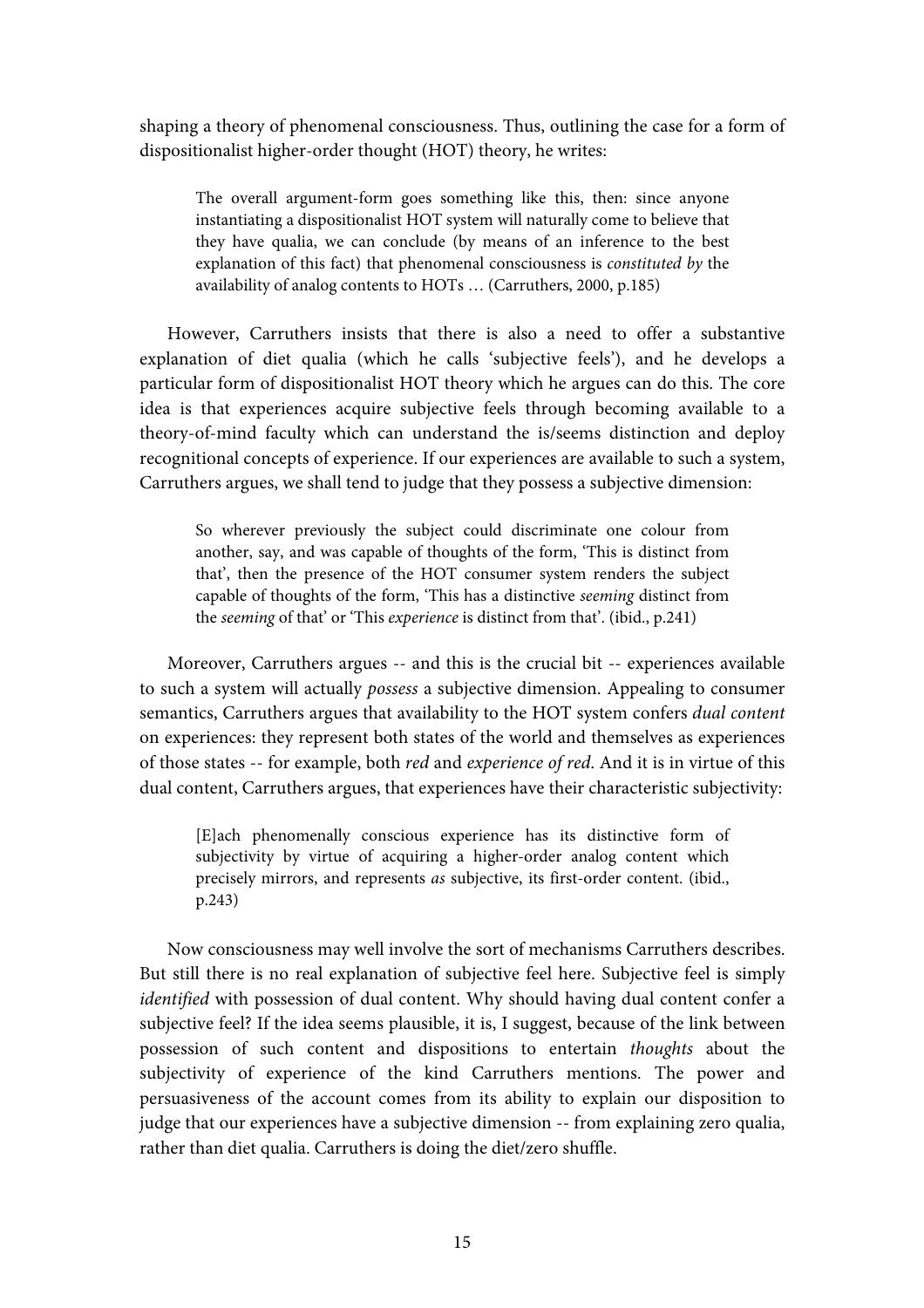Let me stress that I do not regard this as a major weakness in Carruthers's theory. I think he does a good job of explaining what needs to be explained, if we reject classic qualia realism. My complaint is that the account is mis-sold as a theory of diet qualia. Nor is the complaint specific to Carruthers's theory. Consider Rosenthal's account again, on which conscious experience occurs when states with sensory qualities are the target of higher-order thoughts. If we are aware of intrinsic sensory qualities of experiences in this way, then this might explain why we are disposed to regard our experiences as having a phenomenal character that is intrinsic, ineffable, and so on. But it does not explain how experiences come to have a phenomenal character that is distinct both from the sensory qualities themselves and from our cognitive dispositions. So at best what is explained here are zero qualia.

 In fact, it can be argued that all physicalist explanations of consciousness do the shuffle. For (as property dualists rightly point out) whatever physical or functional mechanisms are proposed as the basis of consciousness, it will always be possible to conceive of those same mechanisms operating in the absence of any 'feel'. This is true whether we think in terms of intrinsic, ineffable classic qualia, or of the elusive phenomenal residue of diet qualia. In neither case can physical theory gain any conceptual purchase. And, on a plausible view, this means that no reductive explanation of the putative feel has been given. It may be the case, however, that we cannot conceive of these mechanisms operating in the absence of a disposition to judge that a feel is present, and such accounts may thus offer an explanation of zero qualia. And what plausibility they have, I suggest, trades on this conflation.<sup>13</sup>

 To sum up, there can be no physicalist explanation of diet qualia -- not (or not just) because of the familiar explanatory gap, but because the concept of diet qualia has no distinctive content at all. If we reject classic qualia realism, then all our intuitions about qualia need explaining away, including the intuition that experiences have a phenomenal character at all.<sup>14</sup>

#### **6. Implications**

-

Suppose the arguments above are sound and that the notion of diet qualia is vacuous. What implications does this have for the debate about consciousness and the strategies of the various parties?

<sup>&</sup>lt;sup>13</sup> Richard Brown has pointed out to me that the diet/zero shuffle is reminiscent of the putative fallacy identified by Ned Block in what he calls the 'target reasoning', which involves conflating functional and phenomenal concepts of consciousness (A-consciousness and P-consciousness) (Block, 1995).

<sup>&</sup>lt;sup>14</sup> Is there a diet/classic shuffle, analogous to the diet/zero one? I suspect so. As noted earlier, many non-physicalists begin with the same thin conception of qualia that physicalists adopt. I would argue, however, that the thought experiments commonly used to support a non-physicalist position tacitly depend on a richer, more classical conception of qualia; it is because we think of qualia as intrinsic and non-functional that we can imagine zombies and inverts, rather than the other way round. If this is right, then some non-physicalist theorists may be doing a diet/classic shuffle. (Thanks to an anonymous referee for raising this question.)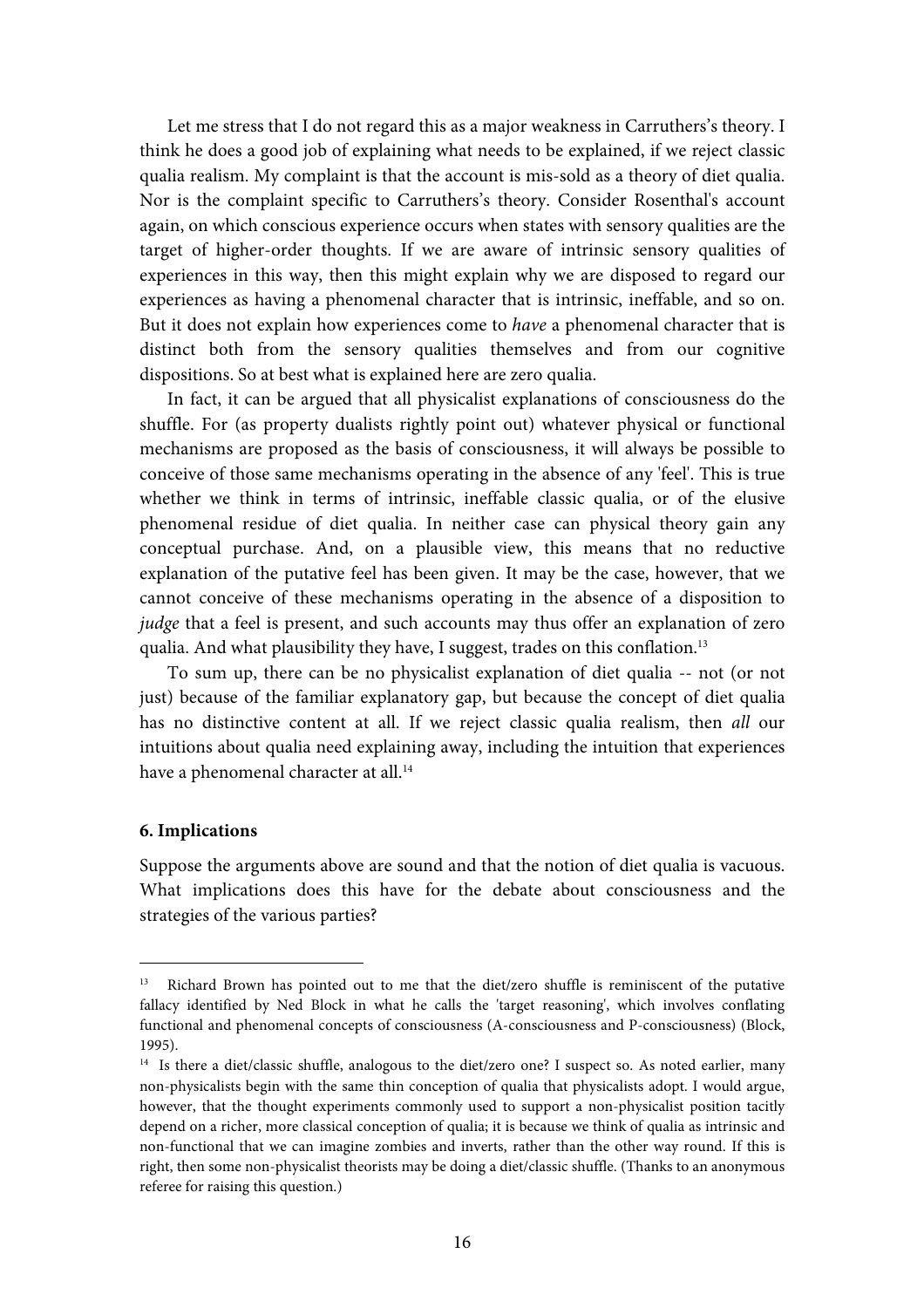The chief moral is that the fundamental dispute about consciousness should be over the nature of the explanandum, not the explanans. The concept of diet qualia confuses the issue by leading us to think that both sides can agree about what needs to be explained, and that the core dispute is about whether the explanation can be a reductive one. If I am right, then the fundamental choice point comes right at the start, in the choice of explanandum: classic qualia or zero qualia. The former may demand a non-reductive approach; the latter present no special problem for reductive explanation.<sup>15</sup>

 The major challenge is to Chalmers's type-B materialists, who want to 'take consciousness seriously', but seek to offer reductive explanations of it. The moral is that they can't do both. One can't have one's phenomenal cake and eat it. Assuming they do not concede that classic qualia exist, these theorists should adopt a type-A materialist position, and accept that there is nothing to explain beyond zero qualia. (Whether this means taking consciousness less seriously or more seriously depends on your perspective.) Although this would seem to dictate a major change of strategy, it would be more in presentation than substance. For, as we have seen, in practice reductive theories of consciousness are typically geared to explaining zero qualia, which are tacitly conflated with diet qualia.

 For those who believe that classic qualia exist, a fairly minor strategic shift is in order. Instead of taking it as a datum that diet qualia exist and then arguing that diet qualia are best understood as classic qualia, these theorists should simply argue for the existence of classic qualia. For zero qualia theorists, of course, there are no implications.

 To sum up: We can either affirm the existence of classic qualia or deny the existence of phenomenal character altogether. (For what it's worth, my own choice is for the latter option, but nothing that has been said above turns on that.) And given that one's choice here is likely to reflect fundamental metaphysical and epistemological commitments, it may be that engagement between the two sides becomes impossible. This may be a depressing prospect, but it's better to face up to it than foster an illusion of consensus. Diet qualia should be quined.

# **Acknowledgements**

-

An earlier version of this paper, titled 'Qualia: The real thing', was presented at the Second Annual Online Consciousness Conference, held 19th February–5th March 2010 at http://consciousnessonline.wordpress.com. I wish to thank Richard Brown and Amy Kind, who presented commentaries on the paper, and all those who took part in the subsequent discussion, mentioning in particular David Chalmers, Pete Mandik, and Charlie Pelling. Their comments and criticisms were very helpful during the subsequent revision and expansion of the paper. I also wish to thank David

<sup>&</sup>lt;sup>15</sup> Of course, strictly speaking, the choice is not between explaining *only* classic qualia and explaining zero qualia. Classic qualia realists will still need to explain zero qualia, so the real choice is between explaining both classic qualia and zero qualia and explaining only zero qualia.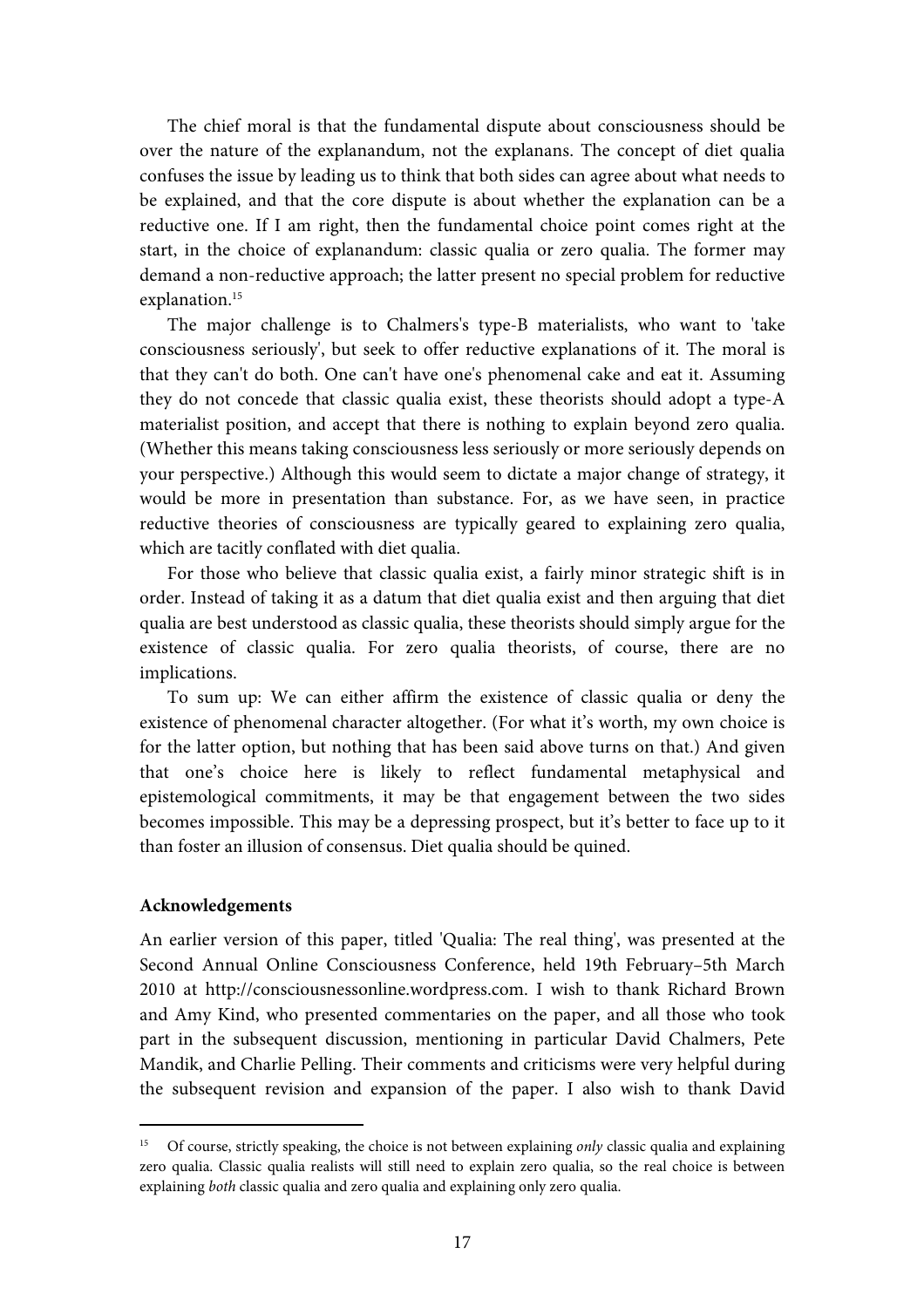Chalmers, Tim Crane, Eileen Frankish, Maria Kasmirli, and an anonymous referee for Consciousness and Cognition for their advice and comments on later drafts of the paper.

### **References**

Block, N. (1990). Inverted earth. Philosophical Perspectives, 53-79.

- Block, N. (1995). On a confusion about a function of consciousness. Behavioral and Brain Sciences, 18, 227-247.
- Block, N. (2003). Mental paint. In M. Hahn & B. Ramberg (Eds.), Reflections and replies: Essays on the philosophy of Tyler Burge (pp. 165-200). Cambridge, Mass.: MIT Press.
- Carruthers, P. (2000). Phenomenal consciousness: A naturalistic theory. Cambridge: Cambridge University Press.
- Chalmers, D. J. (1996). The conscious mind: In search of a fundamental theory. Oxford: Oxford University Press.
- Chalmers, D. J. (1997). Moving forward on the problem of consciousness. Journal of Consciousness Studies, 4(1), 3-46.
- Chalmers, D. J. (2002). Does conceivability entail possibility? In T. S. Gendler & J. Hawthorne (Eds.), Conceivability and possibility (pp. 145-200). Oxford: Oxford University Press.
- Chalmers, D. J. (2003). The content and epistemology of phenomenal belief. In Q. Smith & A. Jokic (Eds.), Consciousness: New philosophical perspectives (pp. 220- 272). Oxford: Oxford University Press.
- Churchland, P. M. (1985). Reduction, qualia and the direct introspection of brain states. Journal of Philosophy, 82(1), 8-28.
- Crane, T. (2000). The origins of qualia. In T. Crane & S. A. Patterson (Eds.), The history of the mind-body problem (pp. 169-194). London: Routledge.
- Dennett, D. C. (1988). Quining qualia. In A. J. Marcel & E. Bisiach (Eds.), Consciousness in contemporary science (pp. 42-77). Oxford: Oxford University Press.
- Dennett, D. C. (1991). Consciousness explained. Boston: Little, Brown and Co.
- Dretske, F. I. (1995). Naturalizing the mind. Cambridge, Mass.: MIT Press.
- Evans, G. (1982). The varieties of reference. Oxford: Oxford University Press.
- Feigl, H. (1958). The "mental" and the "physical". In H. Feigl, M. Scriven, & G. Maxwell (Eds.), Minnesota studies in the philosophy of science, Volume II: Concepts, theories, and the mind-body problem (pp. 370-497). Minneapolis: University of Minnesota Press.
- Harman, G. (1990). The intrinsic quality of experience. Philosophical Perspectives, 4, 31-52.
- Kirk, R. (1994). Raw feeling: A philosophical account of the essence of consciousness. Oxford: Clarendon Press.